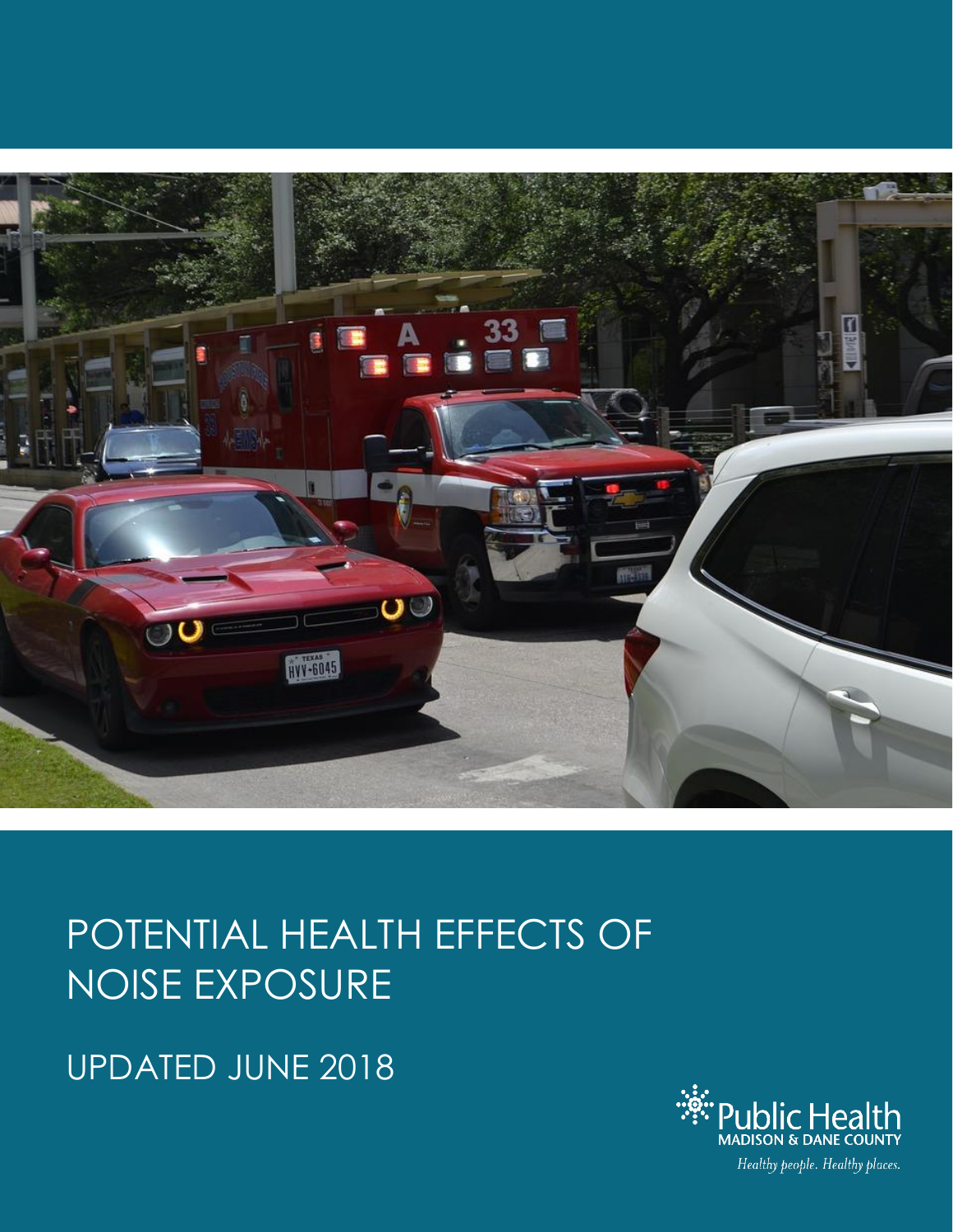## **LONG TERM EFFECTS OF NOISE EXPOSURE**

Exposure to noise is a continuing challenge to individual and community health; sources of excess noise include vehicular traffic, aircraft, industry, and countless sources in the home and/or workplace. The potential health impacts associated with exposure include annoyance, sleep disturbance, interference with communication, decreased school performance, increased levels of stress, and modification of social behavior. Chronic exposure to noise is associated with increased risk of hearing impairment, hypertension, and ischemic heart disease.

The potential risk of adverse health effects associated with exposure to noise is dependent on the duration of exposure (acute or chronic), intensity (decibel level), and sound frequency. Noise-induced hearing loss can result from a one-time exposure to sounds ≥ 120 decibels (dB) or exposure to sounds ≥ 85 dB over an extended period of time without hearing protection. The louder the sound the smaller amount of time required for damage.

| <b>Effect</b>                            | <b>Exposure type</b> | Measure <sup>*</sup>                  | dB                         | <b>Location of</b><br>assessment |
|------------------------------------------|----------------------|---------------------------------------|----------------------------|----------------------------------|
| <b>Hearing Impairment</b>                | Environmental        | $L_{\text{aeq}}(24 \text{ hr avg})$   | 70                         | Indoors                          |
|                                          | Occupational         |                                       | 75                         |                                  |
| Hypertension                             | Environmental        | $Ldn$ (24 hr avg)                     | 70                         | Outdoors                         |
|                                          | Occupational         | $L_{\text{aeq}}(24 \text{ hr avg})$   | < 85                       | Indoors                          |
| <b>Ishchemic Heart</b><br><b>Disease</b> | Environmental        | $L_{\text{aeq}}(24 \text{ hr avg})$   | 70                         | Outdoors                         |
| Annoyance                                | Environmental        | $Ldn$ (24 hr avg)                     | $42^{\#}$                  | Outdoors                         |
|                                          | Occupational         | $L_{\text{aeq}}(24 \text{ hr avg})$   | Industry <85<br>Office <55 | Indoors                          |
| Performance                              | School               | $L$ <sub>aeq</sub><br>(avg during     | 70                         | Outdoors                         |
|                                          | Occupational         | school day)                           | 70                         |                                  |
| Disturbance of Sleep<br>pattern          | Sleep                | Laeg<br>(overnight avg)               | < 60                       | Outdoors                         |
| Awakening                                | Sleep                | <b>SEL</b>                            | 55                         | Indoors                          |
| Sleep Quality                            | Sleep                | $L$ <sub>aeq</sub><br>(overnight avg) | 40                         | Outdoors                         |

#### **TABLE 1: EXAMPLES OF LONG-TERM EFFECTS RELATED TO NOISE EXPOSURE§**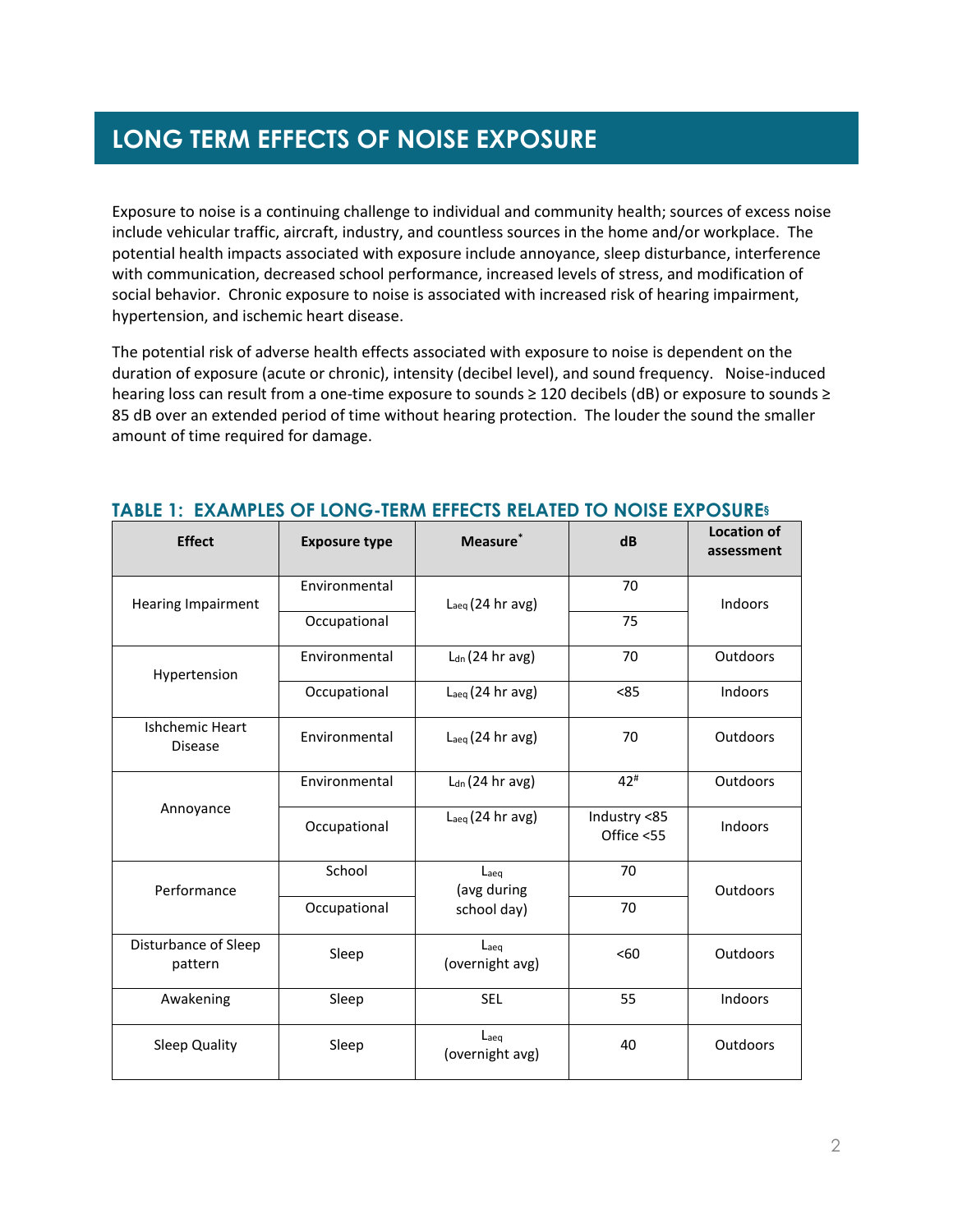| Mood Next Day (sleep<br>disturbance)                                                                                                                                                                                                                                                                                                                             | Sleep | Laeg<br>(overnight avg) | < 60 | <b>Outdoors</b> |
|------------------------------------------------------------------------------------------------------------------------------------------------------------------------------------------------------------------------------------------------------------------------------------------------------------------------------------------------------------------|-------|-------------------------|------|-----------------|
| § The information contained in Table 1 was derived from Passchier-Vermeer and Passchier (2000).                                                                                                                                                                                                                                                                  |       |                         |      |                 |
| * Noise levels presented in this table are presented as an equivalent sound level (L <sub>aeg</sub> ) measured over a<br>period of time and day-night level (L <sub>dn</sub> ) which measures sound level over 24 hours with sound levels<br>during the night. A sound exposure level (SEL) is the equivalent sound level of an event measured over 1<br>second. |       |                         |      |                 |

# The dB level causing annoyance is approximately 12 dB lower for impulse noise (instantaneous sharp sounds).

# **EXCESS NOISE LEGISLATION**

To protect the community from exposure to excess noise, legislation has been enacted at the Federal, state, and local levels to reduce potentially harmful exposures. These efforts have typically focused on the reduction of harmful occupational and residential exposure to noise. Federal regulations governing occupational exposures are shown in the following tables:

| Duration per day (hours) | Sound level (dB) |
|--------------------------|------------------|
| 8                        | 90               |
| 6                        | 92               |
| 4                        | 95               |
| 3                        | 97               |
| $\overline{2}$           | 100              |
| 1.5                      | 102              |
| $\mathbf{1}$             | 105              |
| 0.5                      | 110              |
| $\leq 0.25$              | 115              |

#### **TABLE 2: OSHA\*DAILY PERMISSIBLE OCCUPATIONAL NOISE EXPOSURE**

\*Occupational Safety and Health Administration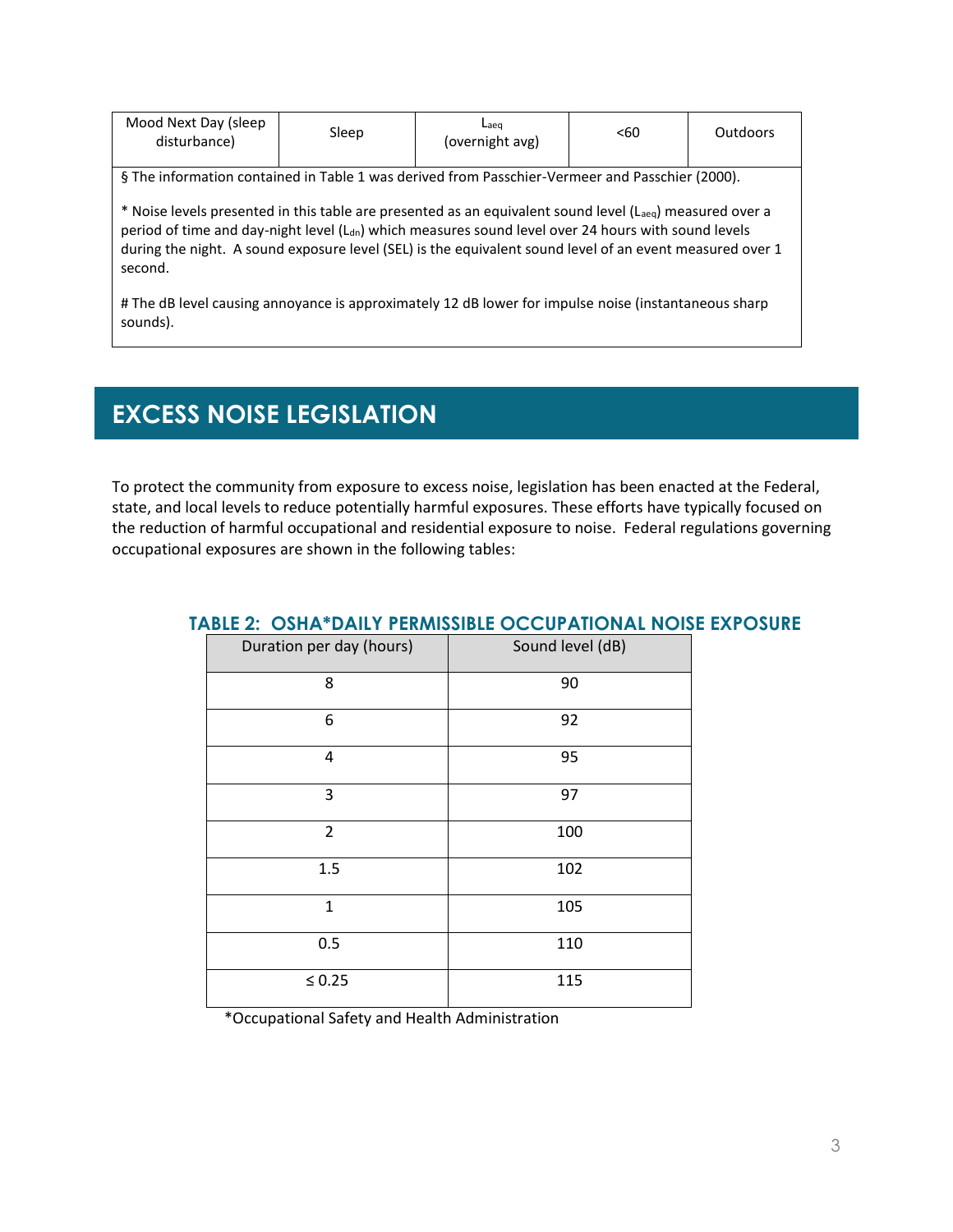### **TABLE 3: NIOSH\* RECOMMENDED EXPOSURE LIMITS FOR REPEATED NOISE EXPOSURE**

| Duration per day (hours) | Sound level (dB) |
|--------------------------|------------------|
| 8                        | 90               |
| 6                        | 92               |
| 4                        | 95               |
| 3                        | 97               |
| $\overline{2}$           | 100              |
| 1.5                      | 102              |
| $\mathbf{1}$             | 105              |
| 0.5                      | 110              |
| $\leq 0.25$              | 115              |

\*National Institute for Occupational Safety and Health

- The standards recommended by the National Institute for Occupational Safety and Health (NIOSH) are similar but slightly lower than the current standards of the Occupational Safety and Health Administration (OSHA);
- Examples of the NIOSH recommendations are shown above for a weighted sound intensity measured in dBA. A weighting is the most common method to measure sound pressure; reducing the allowable dB level to account for lower frequency sounds.
- The NIOSH recommendations are also used by the Centers for Disease Control and Prevention (CDC) for recommendations of maximum environmental noise exposure levels.

### **COMMUNITY NOISE ORDINANCES**

Similar to other communities, the City of Madison has established legislation to decrease the potential exposure to excessive noise. In each of these communities, the common theme of these ordinances is to govern acceptable noise standards for exposures generated from vehicles, construction equipment, industrial and agricultural equipment, and other noises generated at unsafe levels that may impact residential environments.

 Examples of noise regulations from various communities are shown in the table below (Table 4). In the sample selected, the common approach is to define unacceptable noise levels as levels that lead to annoyance, disturbance of peace, and potential health impacts of residential areas near the source of exposure; the acceptability of these complaints are typically determined by the first responder at the scene (i.e. law enforcement).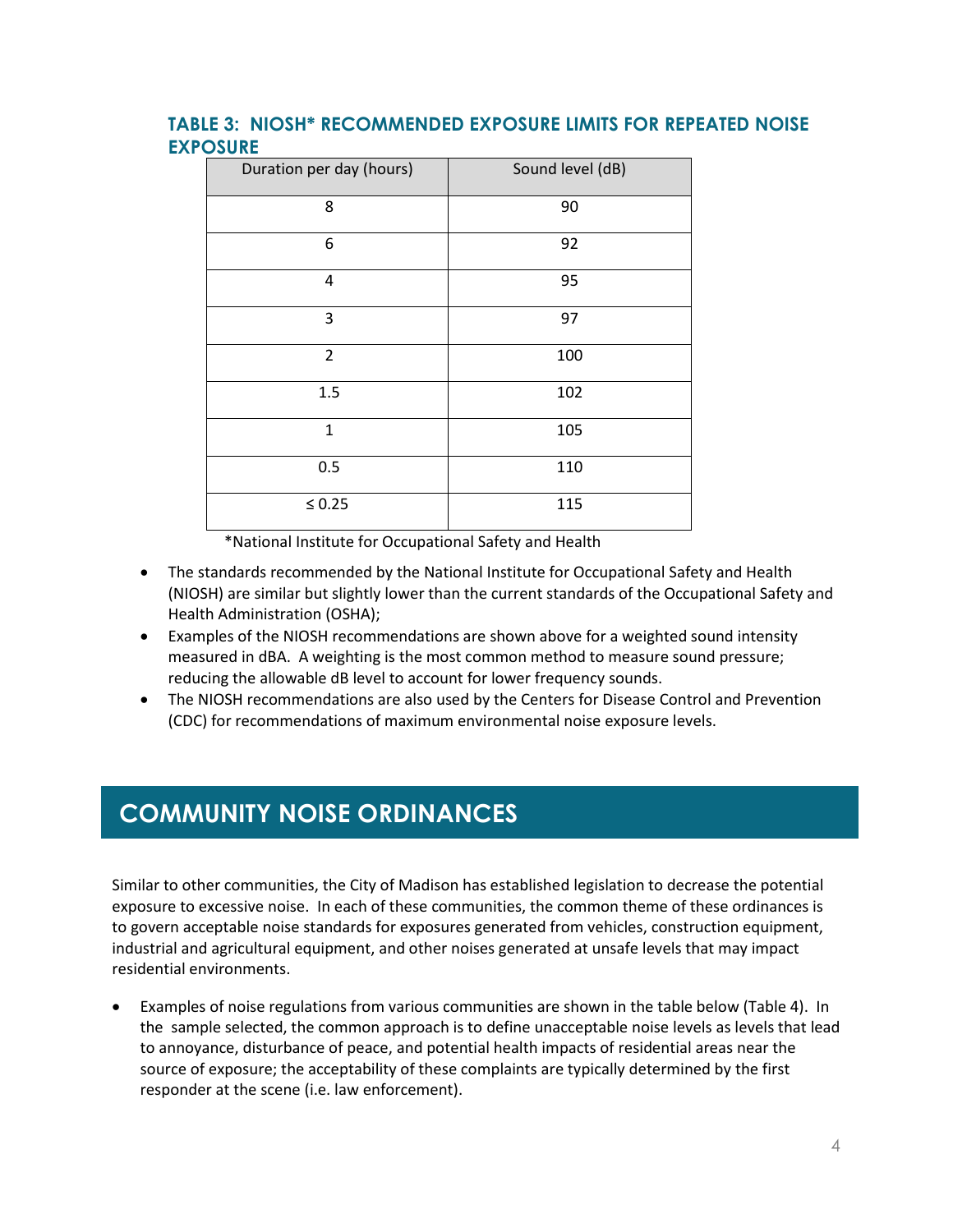- Other communities such as the City of Madison, Wisconsin and Minneapolis, MN have standardized this approach by establishing acceptable decibel (dB) levels that can be monitored, evaluated, and reported to determine acceptability.
- Additional communities including New York City have also included octave band levels into noise ordinances to reduce exposure to noise with potential damaging bandwidths. In this case, as the frequency of the noise increases (measured in Hertz), acceptable dB levels are decreased to prevent acute or chronic injury.

| Community                                                                         | Noise Ordinance Regulation <sup>®</sup>                                                                                                                                                                                                                                                                                                                                      |  |
|-----------------------------------------------------------------------------------|------------------------------------------------------------------------------------------------------------------------------------------------------------------------------------------------------------------------------------------------------------------------------------------------------------------------------------------------------------------------------|--|
| Dane County, WI                                                                   | Excessive noise defined as any sound or level that unreasonably disturbs<br>peace, comfort, quiet, or repose of persons in vicinity of sound. Applies<br>to all of Dane County communities without a similar ordinance<br>addressing excessive noise.                                                                                                                        |  |
| Madison, WI                                                                       | Established time periods and acceptable noise levels for stationary and<br>equipment sources of noise in dB.<br>Residential: 65 dB<br>Commercial, manufacturing, or agriculture: 70 - 75dB<br>Equipment: 70 - 88 dB                                                                                                                                                          |  |
| Milwaukee, WI                                                                     | Established time periods and acceptable levels of noise in noise rating<br>(NR) numbers established by the International Standards Organization<br>(ISO/TC 43, Secretariat-139, August 1961, Table 1)#. The acceptable<br>noise limits range from NR 55 - 65 during established day time hours<br>and 45 - 60 during night hours; the NR number is dependent upon<br>zoning. |  |
| Minneapolis, MN                                                                   | Established time periods and acceptable noise levels in dB. The<br>maximum permitted sound along business district boundaries ranges<br>from 32 - 72 dB and along residence district boundaries 39 - 79 dB; both<br>ranges are dependent upon octave band frequency.                                                                                                         |  |
| Indianapolis, IN                                                                  | Similar to Dane County ordinance. Acceptable times are established and<br>noise is deemed excessive if sounds are an annoyance, unsafe, and/or<br>disturbing to the peace.                                                                                                                                                                                                   |  |
| New York, NY                                                                      | Addresses noise levels from commercial and residential sources with a<br>special focus on construction, machinery, railroads, subways, and<br>vehicles. This ordinance also includes octave bandwidths (Hz) in<br>additional to established acceptable dB levels in the evaluation of noise<br>complaint assessments.                                                        |  |
| * The regulatory information was current at the date of writing of this document. |                                                                                                                                                                                                                                                                                                                                                                              |  |

### **Table 4: Examples of Noise Regulations in Various Communities**

# Noise rating (NR) is based upon a mathematical calculation that considers the sound pressure of noise (dB) and the frequency of the sound (hertz) to determine safe levels of sound exposure.